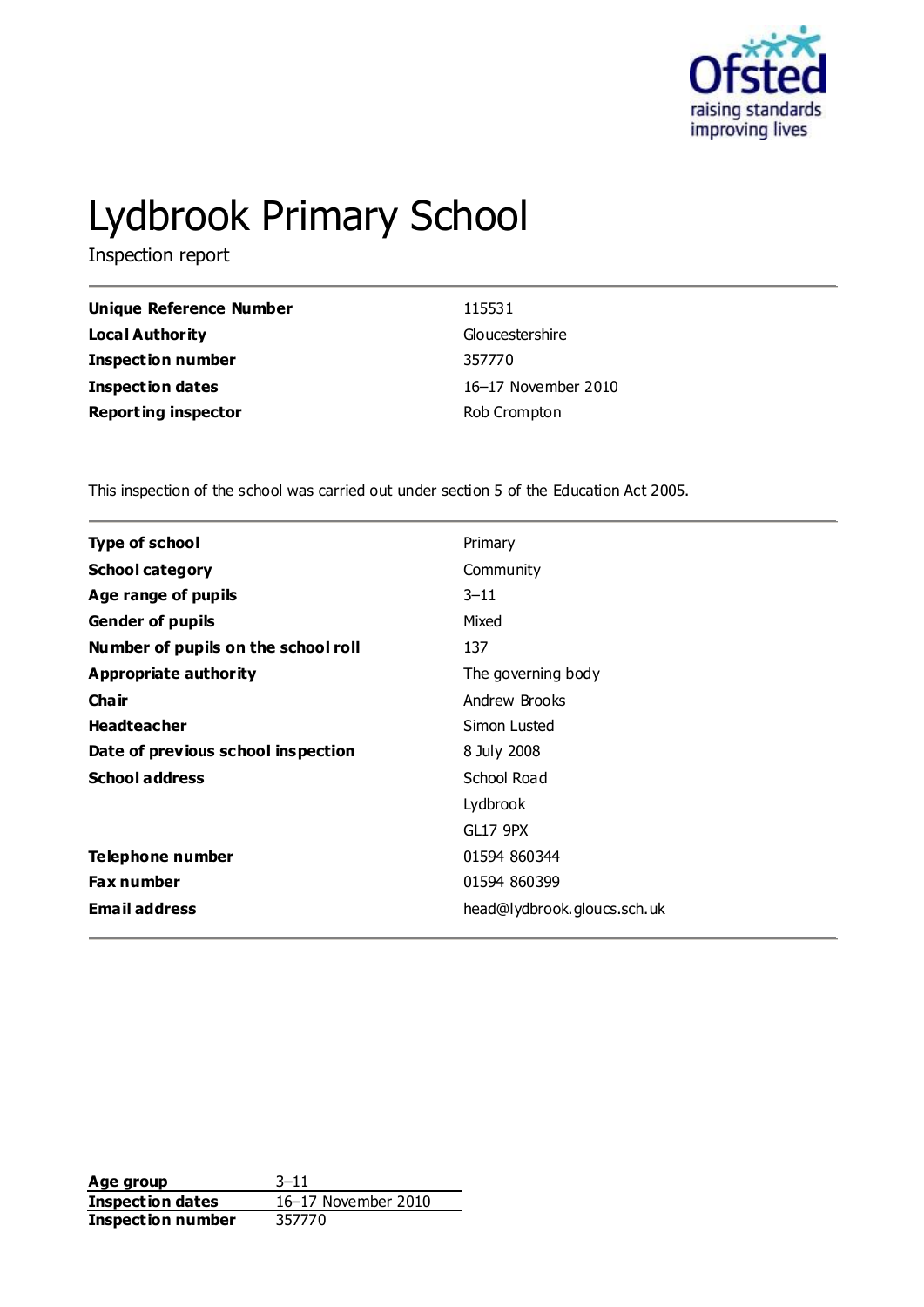The Office for Standards in Education, Children's Services and Skills (Ofsted) regulates and inspects to achieve excellence in the care of children and young people, and in education and skills for learners of all ages. It regulates and inspects childcare and children's social care, and inspects the Children and Family Court Advisory Support Service (Cafcass), schools, colleges, initial teacher training, work-based learning and skills training, adult and community learning, and education and training in prisons and other secure establishments. It assesses council children's services, and inspects services for looked after children, safeguarding and child protection.

Further copies of this report are obtainable from the school. Under the Education Act 2005, the school must provide a copy of this report free of charge to certain categories of people. A charge not exceeding the full cost of reproduction may be made for any other copies supplied.

If you would like a copy of this document in a different format, such as large print or Braille, please telephone 0300 1234 234, or email **[enquiries@ofsted.gov.uk](mailto:enquiries@ofsted.gov.uk)**.

You may copy all or parts of this document for non-commercial educational purposes, as long as you give details of the source and date of publication and do not alter the documentation in any way.

To receive regular email alerts about new publications, including survey reports and school inspection reports, please visit our website and go to 'Subscribe'.

Royal Exchange Buildings St Ann's Square Manchester M2 7LA T: 0300 1234 234 Textphone: 0161 618 8524 E: **[enquiries@ofsted.gov.uk](mailto:enquiries@ofsted.gov.uk)**

W: **[www.ofsted.gov.uk](http://www.ofsted.gov.uk/)**

© Crown copyright 2010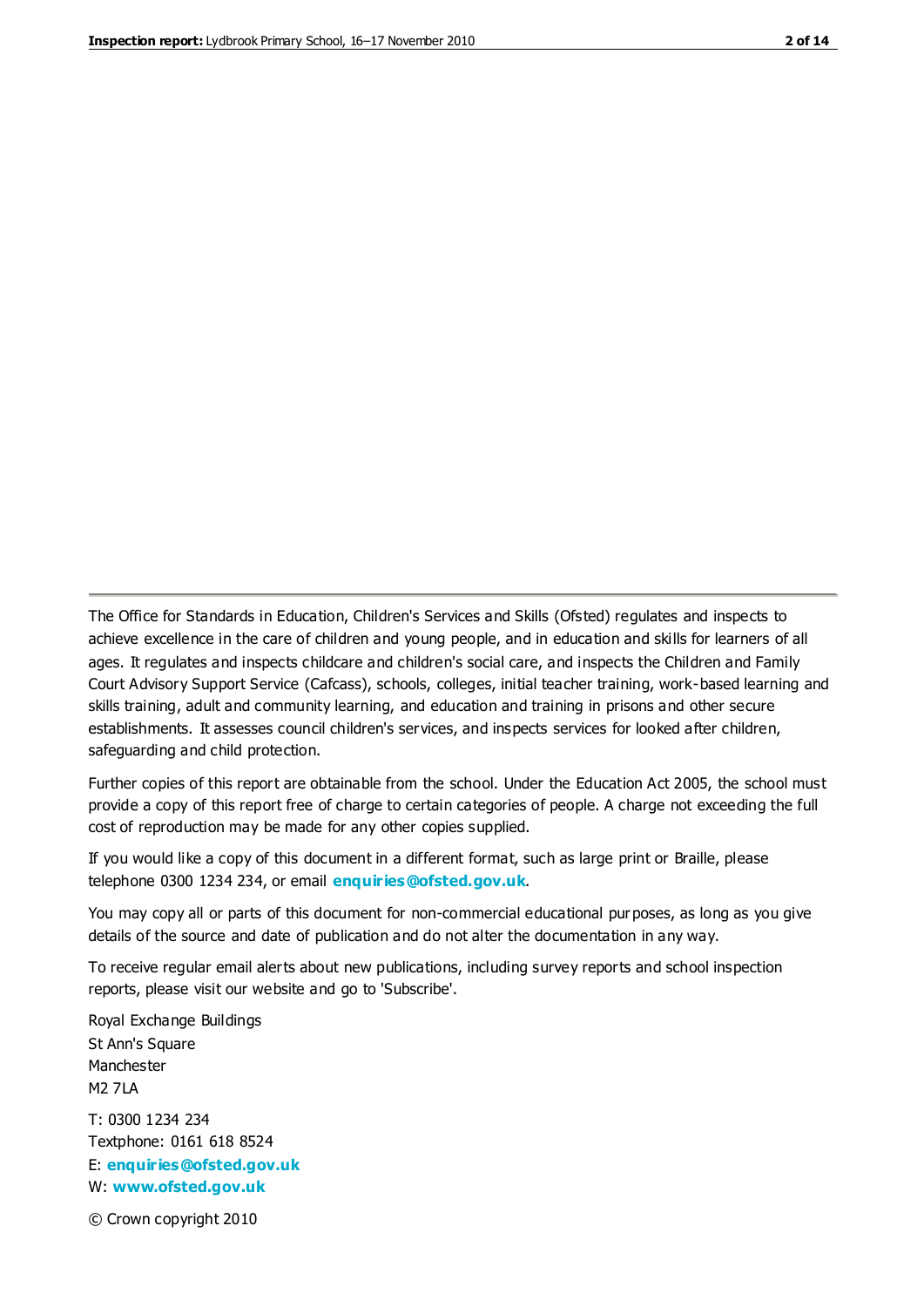# **Introduction**

This inspection was carried out by two additional inspectors. Observations included 10 lessons taught by seven members of staff. Meetings were held with pupils, the governing body and staff. Inspectors looked at the Governing Body minutes, curriculum plans and assessment documents. The questionnaires returned by 67 pupils, 48 parents and carers, and 6 staff were scrutinised.

The inspection team reviewed many aspects of the school's work. It looked in detail at the following.

- How well boys are progressing in English throughout Key Stage 2.
- The extent to which pupils are aware of what they need to do to improve.
- The effectiveness of opportunities for children to learn outdoors in the Nursery and Reception classes.

# **Information about the school**

Lydbrook is a small primary school that serves the village of the same name. Almost all of the pupils are of White British heritage. No pupils speak English as an additional language. The proportion of pupils who have special educational needs and/or disabilities is below average. Most of these pupils have speech and language difficulties. Provision for the Early Years Foundation Stage comprises one Nursery and one Reception class. The school's population is relatively stable but, a year ago, eight pupils transferred to Lydbrook following the closure of a nearby school.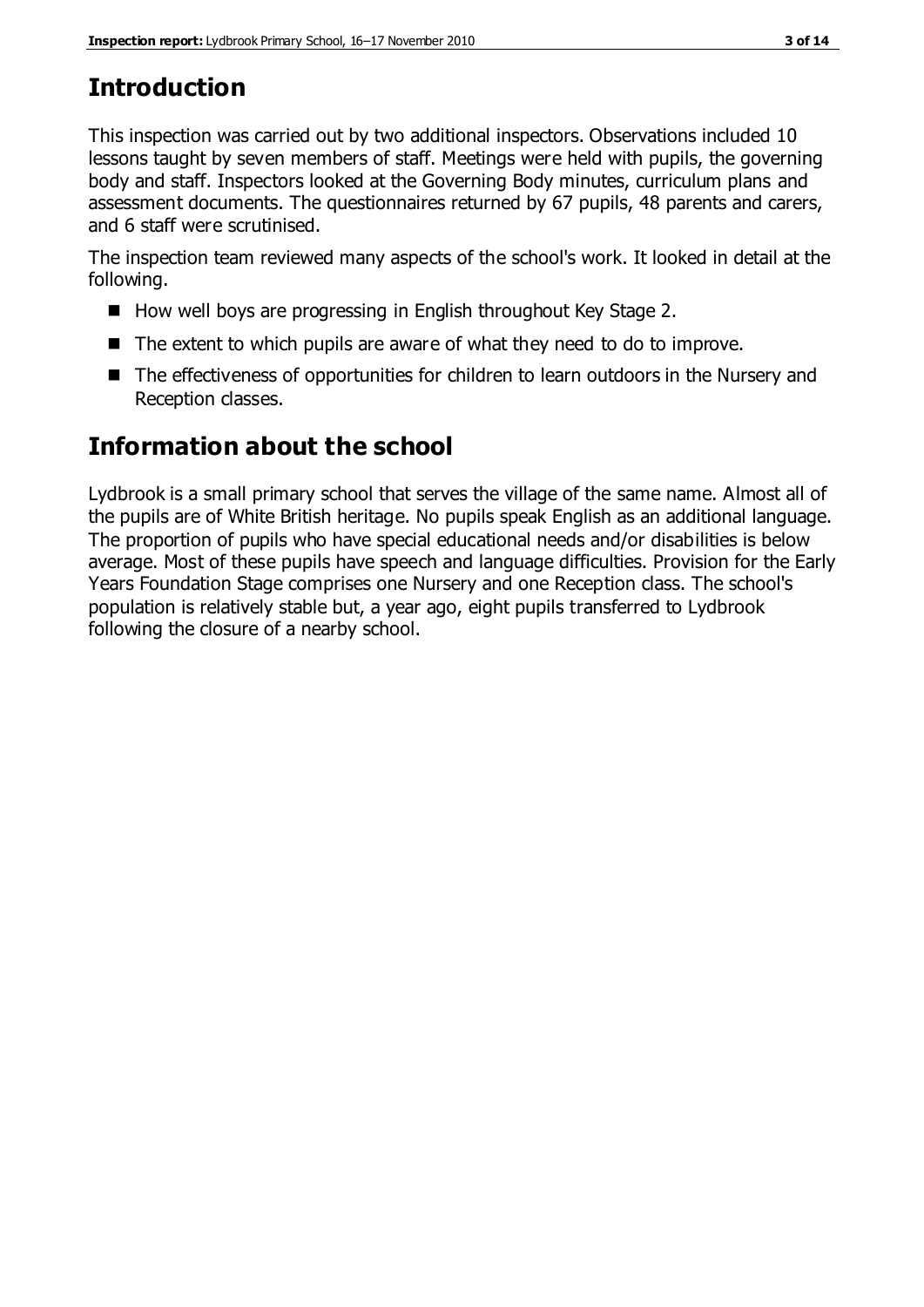# **Inspection judgements**

| Overall effectiveness: how good is the school?  |  |
|-------------------------------------------------|--|
| The school's capacity for sustained improvement |  |

## **Main findings**

Lydbrook Primary School provides an outstanding quality of education. The school is an exciting place to learn where pupils feel exceptionally safe. They are outstandingly well prepared for their future lives and make a very impressive contribution to the community. Classrooms and the extensive school grounds abound with interesting and challenging activities that capitalise on pupils' enthusiasm for learning. Pupils are full of praise for the education they receive. One commented, 'We have a brilliant education as well as having fun.' Parents and carers are similarly impressed. One wrote, 'The school has a very high standard of teachers and support staff. I couldn't have wished for my child to attend a better primary school than this.'

Pupils' good academic progress and highly successful personal development are the result of teaching and learning which are consistently good and sometimes outstanding. This is underpinned by an innovative and engaging curriculum, and first-class care, support and guidance. Pupils' outstanding behaviour, positive attitudes, together with their mature approach to learning, make a significant contribution to their progress. Academically, pupils achieve well through the school and reach above average standards of attainment by the end of Year 6.

Pupils with special educational needs also make good progress, some making exceptional improvement in reading and writing. However, their progress in mathematics is not so consistent because some find difficulty in using their numeracy skills to solve problems.

The dynamic leadership of the headteacher is central to the school's continuing improvement. The senior leaders and all staff share a determination to help all pupils do the best they can, and they have the drive, expertise and enthusiasm to realise this ambition. The governing body provides outstanding support. Governors have a remarkable degree of insight into the school's strengths and areas for development. Leaders at all levels demonstrate rigorous self-evaluation and this leads to highly effective development planning and subsequent action to continually improve the school. They know that community cohesion is promoted successfully, especially at local level, but the governing body and staff are rightly seeking ways to deepen pupils' understanding of cultural diversity within the United Kingdom. The headway made on many fronts in recent years, together with first-rate strategic planning, indicates that the school has an outstanding capacity to sustain improvement.

# **What does the school need to do to improve further?**

■ Accelerate the progress pupils with special educational needs make in mathematics by: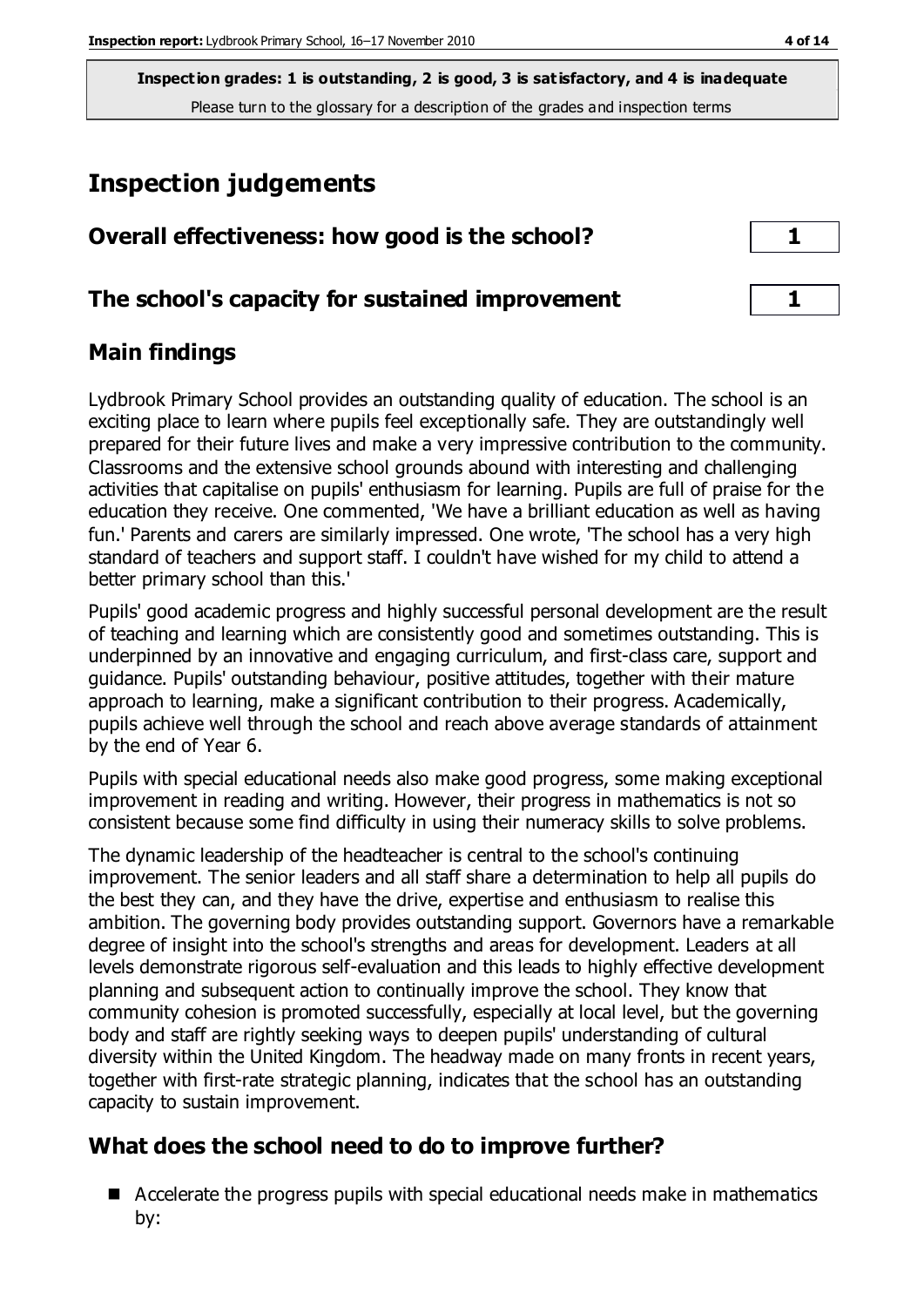- helping them to use their increasing skills in comprehension to understand word problems in mathematics
- helping them to recognise how they can apply their basic skills in numeracy to tackle mathematical problems.
- Extend opportunities for pupils to gain a deeper understanding of cultural diversity by:
	- $-$  ensuring that this is given a stronger emphasis in the school's promotion of community cohesion
	- providing first-hand experiences for pupils to engage with children from different communities and diverse backgrounds within the United Kingdom.

### **Outcomes for individuals and groups of pupils 1**



Although the small numbers in each year group lead to slight fluctuations in achievement from year to year, the overall picture is that pupils achieve well academically from their wide-ranging starting points. This was fully supported by observations of good work in lessons and pupils' books during the inspection. During a lesson in the mixed Years 1 and 2 class, the younger pupils quickly learned how to use a number line to help when adding; the Year 2 pupils, in the mixed Years 2 and 3 class, showed good levels of understanding as they constructed bar charts. At Key Stage 2, there is no significant difference in the achievement of boys and girls. Pupils' confidence in literacy has increased significantly. Year 6 pupils made rapid progress in simulating television interviews, using the appropriate vocabulary and writing scripts, and they spoke clearly and expressively when performing for their classmates. Year 5 pupils showed a very good understanding of simile, metaphor and onomatopoeia as they wrote group poems. Girls enjoy English reading and writing and boys are also developing their skills equally effectively. This was evident in the high-quality descriptive writing in Year 6. For example, one pupil wrote,

In the lair of doom, I could see gigantic green spiders spinning massive slimy, sticky webs. High screech screams hurt my ears. The smell of death was all around. Something tickled my neck�'

Pupils with special educational needs and/or disabilities achieve well. In particular, those who find difficulty in communicating, because of their limited language skills and/or speech and pronunciation problems, make good progress in reading and writing due to skilful support. However, they often find difficulty in using these developing skills to get to grips with mathematical problems and sometimes show a lack of confidence in using basic number facts to solve them.

Pupils' personal development is a real strength. Healthy School Status and the additional Health for Schools award are reflected in pupils' extremely impressive knowledge of the importance of keeping safe and healthy. Pupils do many things for the school and wider community, such as being school councillors and mentors to their friends and younger pupils. They eagerly act as monitors in the school office; and by leading in projects, such as energy conservation and recycling. High moral values are evident not only through pupils' daily interactions with other pupils and staff, but also through their strong commitment to supporting those less fortunate than themselves. Involvement in an extremely wide range of charities, together with the study of other countries, develops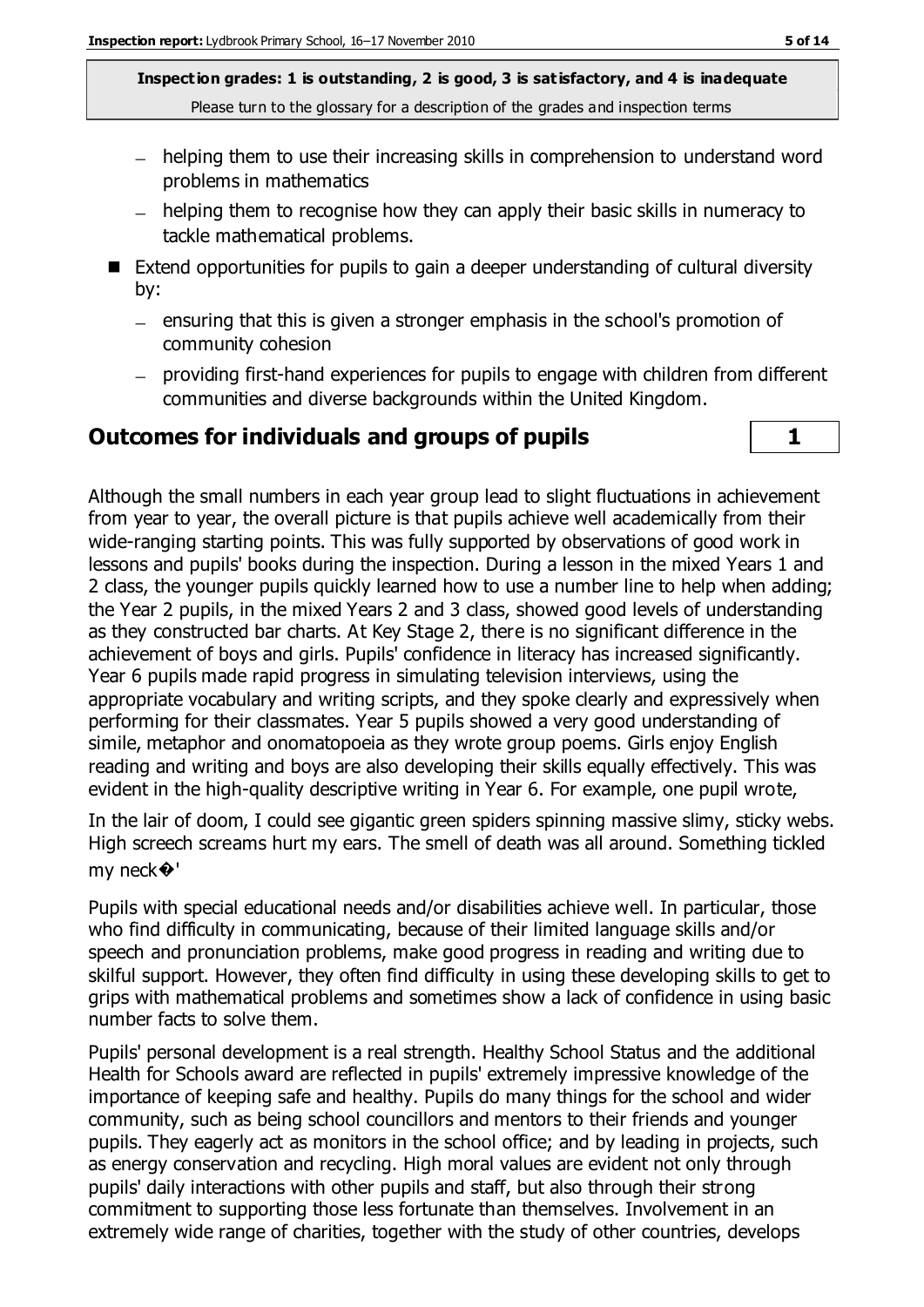pupils' understanding of local and global issues, although pupils have few opportunities to gain insights through first-hand experiences into cultural diversity within the United Kingdom.

These are the grades for pupils' outcomes

| Pupils' achievement and the extent to which they enjoy their learning                                                     | $\overline{\mathbf{2}}$ |
|---------------------------------------------------------------------------------------------------------------------------|-------------------------|
| Taking into account:<br>Pupils' attainment <sup>1</sup>                                                                   | $\mathfrak{p}$          |
| The quality of pupils' learning and their progress                                                                        | $\mathcal{L}$           |
| The quality of learning for pupils with special educational needs and/or disabilities<br>and their progress               | $\mathcal{P}$           |
| The extent to which pupils feel safe                                                                                      | 1                       |
| Pupils' behaviour                                                                                                         | 1                       |
| The extent to which pupils adopt healthy lifestyles                                                                       | 1                       |
| The extent to which pupils contribute to the school and wider community                                                   | 1                       |
| The extent to which pupils develop workplace and other skills that will contribute to<br>their future economic well-being | ъ                       |
| Taking into account:<br>Pupils' attendance <sup>1</sup>                                                                   | $\mathcal{P}$           |
| The extent of pupils' spiritual, moral, social and cultural development                                                   | $\overline{\mathbf{2}}$ |

<sup>1</sup> The grades for attainment and attendance are: 1 is high; 2 is above average; 3 is broadly average; and 4 is low

# **How effective is the provision?**

The curriculum is carefully designed to reflect the rural location of the school, at the same time extending pupils' understanding of the wider world. Teachers skilfully engage pupils and help them to develop their academic and personal skills in meaningful contexts. Work is planned to promote 'successful learners' and 'responsible citizens'. Teachers devise units of study which, where possible, focus on language, enterprise, and the environment, and have a global dimension. During the school's recent centenary celebrations, pupils gained insights into local history by interviewing previous pupils, researching changes within the village, at the same time developing their computer skills as they edited video footage.

Whenever possible, teachers engage pupils in practical activities. This was seen when using Roald Dahl's Charlie and the Chocolate Factory as a starting point, pupils in the Years 2 and 3 class studied the text, made different flavoured chocolate, looked at the work of Quentin Blake and discussed the principles of fair trade with Africa. This approach is dependent on the considerable skills of the teaching staff. Admirable relationships and excellent behaviour create an environment in which pupils are very well motivated to learn. Prompts for learning abound in classrooms and pupils are well aware of what they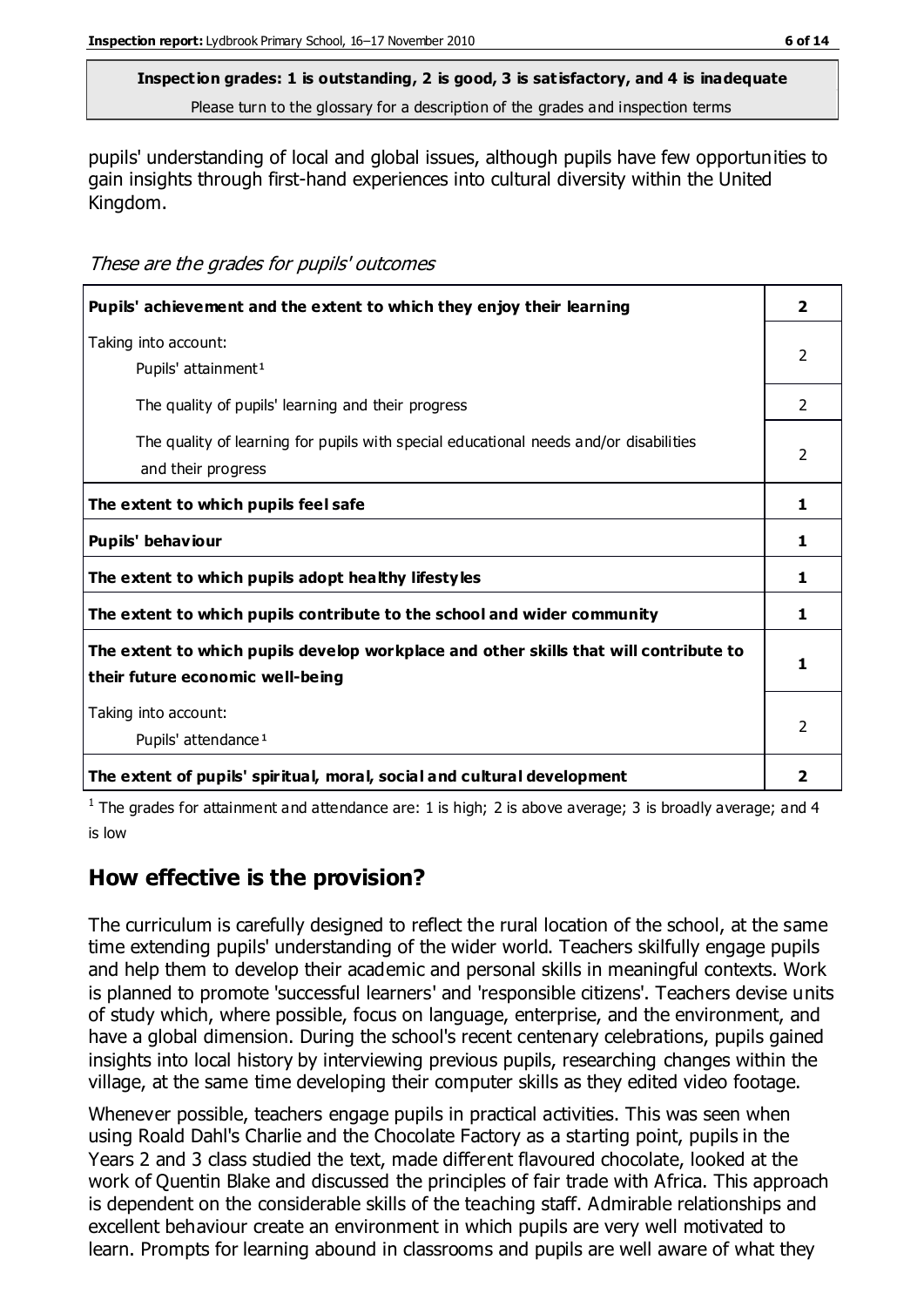have to do to improve their skills. They regularly review their own progress and that of their classmates, often using criteria they have helped to devise at the beginning of a topic. Staff keep a close eye on pupils' progress and use their own records and assessment data to provide work at an appropriate level of challenge for all pupils. Occasionally, however, the more able pupils go over old ground before moving swiftly onto more challenging work.

A highly inclusive ethos ensures that pupils' concerns are quickly highlighted and addressed with sensitive support; parents value this greatly. One reflected their views with the comment, 'They have gone above and beyond to make our son's educational experience a tremendously positive one.' Pupils and families whose circumstances make them vulnerable receive excellent support. Pupils with speech, language or communication difficulties are very well supported by excellent programmes, including those from external agencies. Arrangements for transition into and out of the school are excellent because of the well-established links with parents and with receiving schools. Pupils enjoy the extra clubs before and after school which enhance pupils' wider personal development and provide a safe, friendly environment.

| The quality of teaching                                                                                    |  |
|------------------------------------------------------------------------------------------------------------|--|
| Taking into account:<br>The use of assessment to support learning                                          |  |
| The extent to which the curriculum meets pupils' needs, including, where relevant,<br>through partnerships |  |
| The effectiveness of care, guidance and support                                                            |  |

These are the grades for the quality of provision

# **How effective are leadership and management?**

Under the highly effective leadership of the headteacher, the school has flourished and attainment has improved year on year. Central to this improvement is an excellent programme of staff development, based on thorough monitoring of teaching and learning in which each member of staff is able to expand their range of skills. Senior leaders communicate ambition extremely well and work cohesively to sustain a shared sense of purpose. Self-evaluation is rigorous and accurate, and planning for improvement is measured, thoughtful and set out clearly. Information about how well pupils are progressing is used to set suitably challenging targets for attainment, with all staff eager to maintain the pace of improvement. The school promotes equality of opportuitiy for all and eliminates all types of discrimination very well because it is focused on the needs of pupils as individuals. Currently, there is a concerted drive to help pupils with special educational needs to do as well in mathematics as they do in all other areas of their learning. This example demonstrates how focused staff are on helping all pupils to do as well as possible.

The governing body keeps extremely well informed, meeting frequently with staff to discuss trends in attainment and seeking the views of the school council. A governor oversees each part of the school development plan, visiting the school regularly and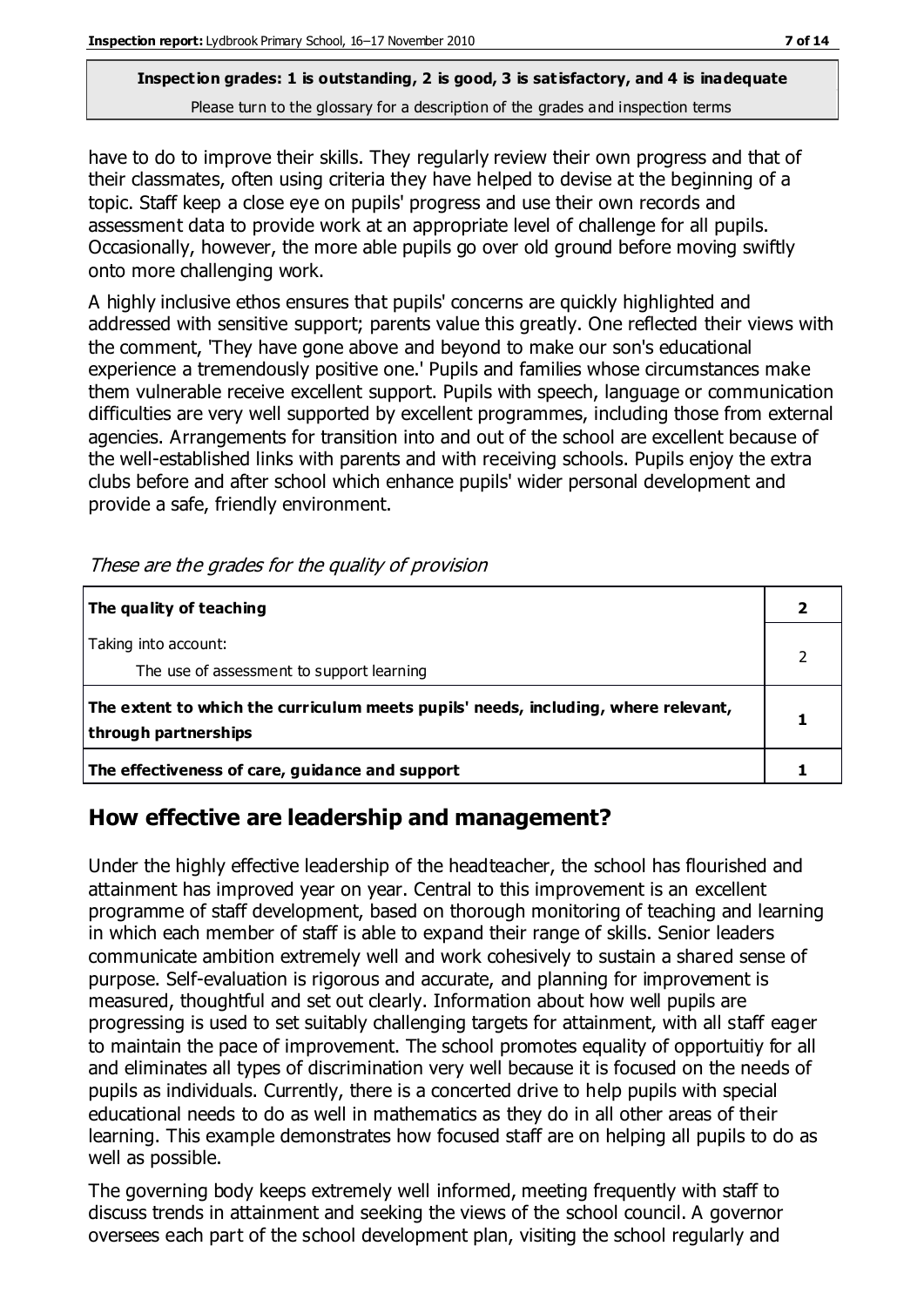consulting key staff. This means the governing body is in a strong position to provide support and also to hold the school to account. The effectiveness of safeguarding is good. The school adopts recommended good practice across all areas of its work and has welldeveloped risk assessment procedures. The school has a central role in the life of the village and promotes local commuity cohesion well. In supporting charities, such as Unicef and Water Aid, pupils gain valuable insights into other cultures. Staff are seeking ways in which pupils can learn about cultural diversity within the United Kingdom through firsthand experiences.

Liaison with parents and carers is exemplary and the school works very effectively to help them support their children's learning. They are made welcome and are hugely supportive. This is typified by parents' and carers' help in developing the school grounds as an excellent environment for learning. Strong partnerships with local schools enable training opportunities, otherwise too costly, and the school regularly hosts visits from teachers interested in its innovative curriculum and approach to outdoor learning.

| The effectiveness of leadership and management in embedding ambition and driving<br>improvement                                                                  |                |
|------------------------------------------------------------------------------------------------------------------------------------------------------------------|----------------|
| Taking into account:<br>The leadership and management of teaching and learning                                                                                   |                |
| The effectiveness of the governing body in challenging and supporting the<br>school so that weaknesses are tackled decisively and statutory responsibilities met | 1              |
| The effectiveness of the school's engagement with parents and carers                                                                                             | 1              |
| The effectiveness of partnerships in promoting learning and well-being                                                                                           | 1              |
| The effectiveness with which the school promotes equality of opportunity and tackles<br>discrimination                                                           | 1              |
| The effectiveness of safeguarding procedures                                                                                                                     | $\overline{2}$ |
| The effectiveness with which the school promotes community cohesion                                                                                              | $\overline{2}$ |
| The effectiveness with which the school deploys resources to achieve value for money                                                                             |                |

These are the grades for leadership and management

# **Early Years Foundation Stage**

Children enjoy school and soon settle in due to the warm relationships adults establish with them. Good teaching channels their enthusiam and children make good progress in all areas of their learning. Children do especially well in their personal development, which helps them throughout the Early Years Foundation Stage to develop an eagerness to learn. They respond enthusiastically to the many opportunities for playing and learning indoors and outside in the newly-developed outdoor area. Children are attentive when working with adults and, when following their own interests, they also sustain concentration and cooperate well with one another.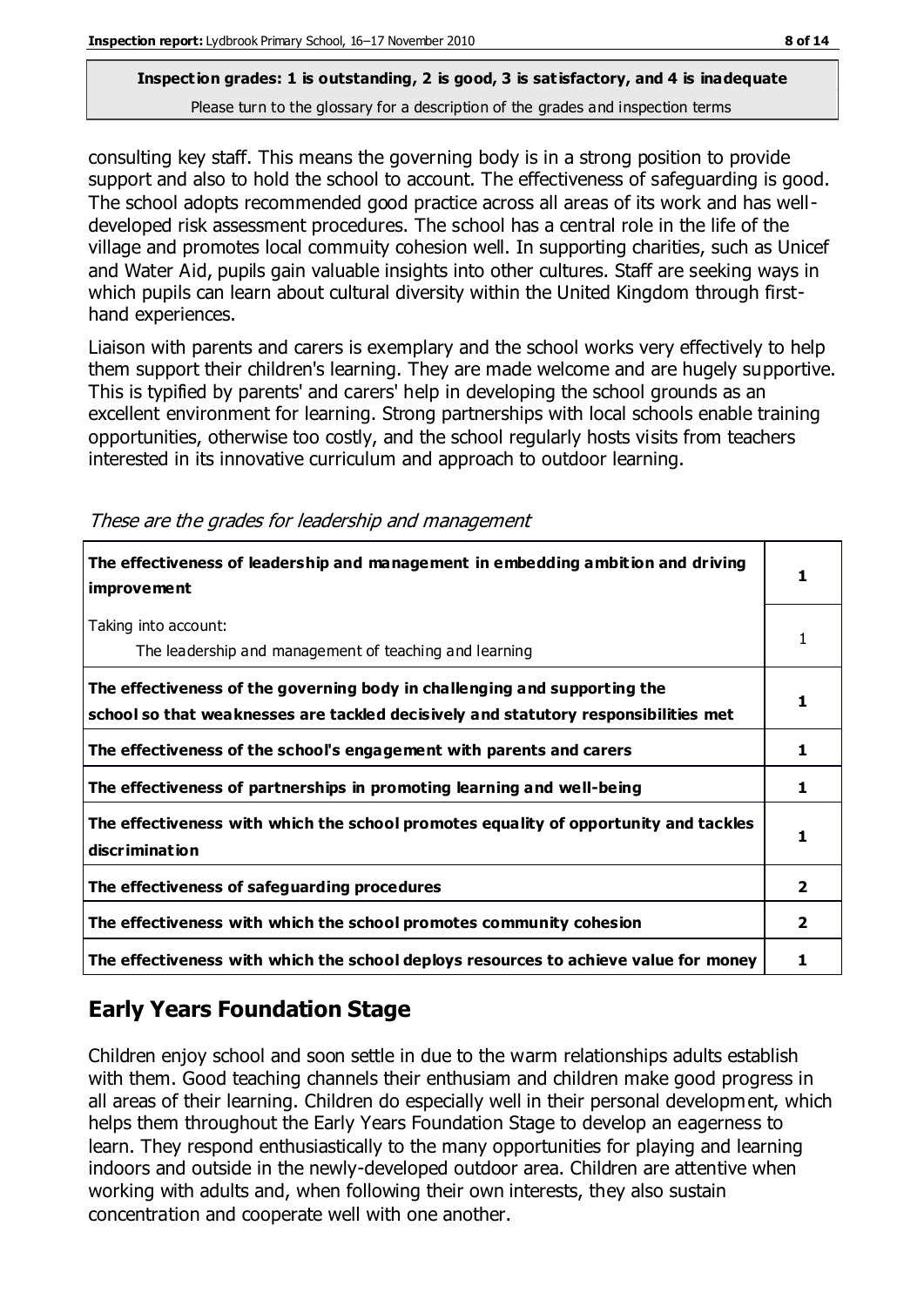Staff keep track of children's progress systematically, identify the next steps in their learning and plan accordingly. They devise topics which engage children and provide resources which appeal to them. For example, while children took turns in making masks of the three pigs and Mr Wolf with their teacher, others were thoroughly absorbed outside, building houses with straw, sticks and real bricks, 'supervised' by those in the 'site office'.

The Early Years Foundation Stage phase leader provides outstanding leadership. She provides an excellent role model for colleagues and has transformed the provision since the last inspection, particularly the outdoor learning environment, which is used very well to enrich and extend children's learning. Children's attainment is also accelerating well. Next, she is ambitious to integrate further the Nursery and Reception classes. The highest attention is given to children's health, safety and well-being. Added to this, relationships are excellent and the partnership with parents and carers is outstanding.

These are the grades for the Early Years Foundation Stage

| Overall effectiveness of the Early Years Foundation Stage                             |  |
|---------------------------------------------------------------------------------------|--|
| Taking into account:<br>Outcomes for children in the Early Years Foundation Stage     |  |
| The quality of provision in the Early Years Foundation Stage                          |  |
| The effectiveness of leadership and management of the Early Years Foundation<br>Stage |  |

# **Views of parents and carers**

All parents and carers were happy overall with their children's experience at the school. They were unanimous in their opinion that the school keeps their children safe and informs them of their children's progress. All felt the teaching is good and that their children are making good progress and inspectors endorse this view. A few parents noted that their ideas and concerns are not always taken account of. Inspectors explored this and found that parents' concerns are taken seriously and acted upon appropriately.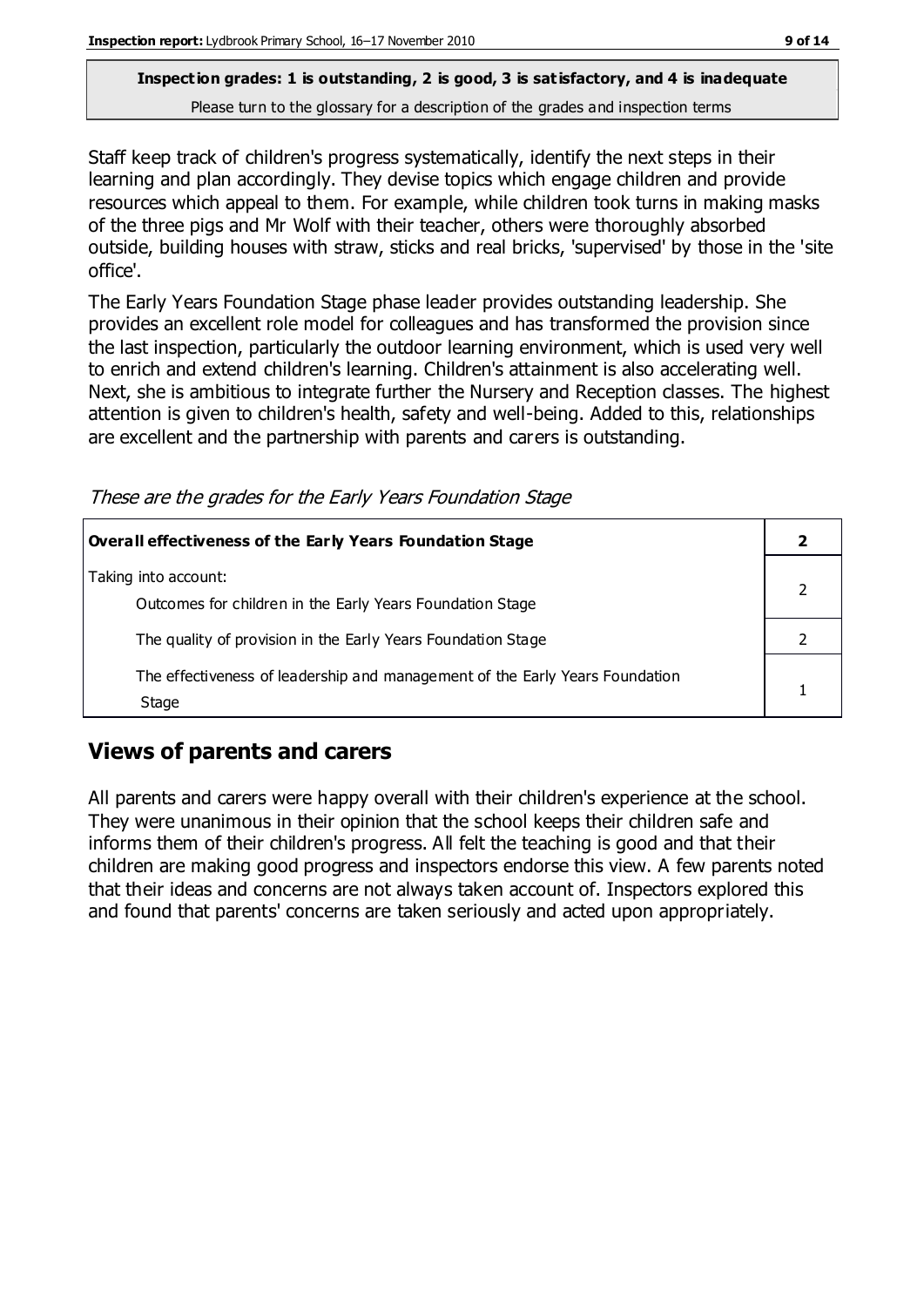#### **Responses from parents and carers to Ofsted's questionnaire**

Ofsted invited all the registered parents and carers of pupils registered at Lydbrook Primary School to complete a questionnaire about their views of the school.

In the questionnaire, parents and carers were asked to record how strongly they agreed with 13 statements about the school.

The inspection team received 48 completed questionnaires by the end of the on-site inspection. In total, there are 137 pupils registered at the school.

| <b>Statements</b>                                                                                                                                                                                                                                       | <b>Strongly</b><br>agree |               | <b>Agree</b> |               | <b>Disagree</b> |                | <b>Strongly</b><br>disagree |               |
|---------------------------------------------------------------------------------------------------------------------------------------------------------------------------------------------------------------------------------------------------------|--------------------------|---------------|--------------|---------------|-----------------|----------------|-----------------------------|---------------|
|                                                                                                                                                                                                                                                         | <b>Total</b>             | $\frac{0}{0}$ | <b>Total</b> | $\frac{0}{0}$ | <b>Total</b>    | $\frac{0}{0}$  | <b>Total</b>                | $\frac{0}{0}$ |
| My child enjoys school                                                                                                                                                                                                                                  | 13                       | 27            | 35           | 73            | 0               | $\mathbf 0$    | $\mathbf 0$                 | $\mathbf 0$   |
| The school keeps my child<br>safe                                                                                                                                                                                                                       | 16                       | 33            | 32           | 67            | 0               | 0              | $\mathbf 0$                 | $\mathbf 0$   |
| My school informs me about<br>my child's progress                                                                                                                                                                                                       | 23                       | 48            | 25           | 52            | 0               | $\mathbf 0$    | $\mathbf 0$                 | $\mathbf 0$   |
| My child is making enough<br>progress at this school                                                                                                                                                                                                    | 18                       | 38            | 59           | 62            | $\mathbf{1}$    | 0              | 0                           | $\mathbf 0$   |
| The teaching is good at this<br>school                                                                                                                                                                                                                  | 22                       | 46            | 26           | 54            | 0               | 0              | $\mathbf{0}$                | $\mathbf 0$   |
| The school helps me to<br>support my child's learning                                                                                                                                                                                                   | 24                       | 50            | 23           | 50            | 1               | 0              | 0                           | $\mathbf 0$   |
| The school helps my child to<br>have a healthy lifestyle                                                                                                                                                                                                | 16                       | 33            | 31           | 67            | 1               | 0              | $\mathbf 0$                 | $\mathbf 0$   |
| The school makes sure that<br>my child is well prepared for<br>the future (for example<br>changing year group,<br>changing school, and for<br>children who are finishing<br>school, entering further or<br>higher education, or entering<br>employment) | 16                       | 33            | 29           | 61            | 3               | 6              | $\mathbf 0$                 | $\mathbf 0$   |
| The school meets my child's<br>particular needs                                                                                                                                                                                                         | 21                       | 44            | 26           | 56            | 1               | 0              | $\mathbf 0$                 | $\mathbf 0$   |
| The school deals effectively<br>with unacceptable behaviour                                                                                                                                                                                             | 27                       | 56            | 19           | 39            | $\overline{2}$  | 5              | 0                           | $\pmb{0}$     |
| The school takes account of<br>my suggestions and concerns                                                                                                                                                                                              | 22                       | 45            | 20           | 42            | 6.              | 13             | $\Omega$                    | 0             |
| The school is led and<br>managed effectively                                                                                                                                                                                                            | 18                       | 38            | 28           | 58            | $\overline{2}$  | $\overline{4}$ | $\mathbf 0$                 | $\mathbf 0$   |
| Overall, I am happy with my<br>child's experience at this<br>school                                                                                                                                                                                     | 16                       | 33            | 32           | 67            | 0               | 0              | $\mathbf 0$                 | $\mathbf 0$   |

The table above summarises the responses that parents and carers made to each statement. The percentages indicate the proportion of parents and carers giving that response out of the total number of completed questionnaires. Where one or more parents and carers chose not to answer a particular question, the percentages will not add up to 100%.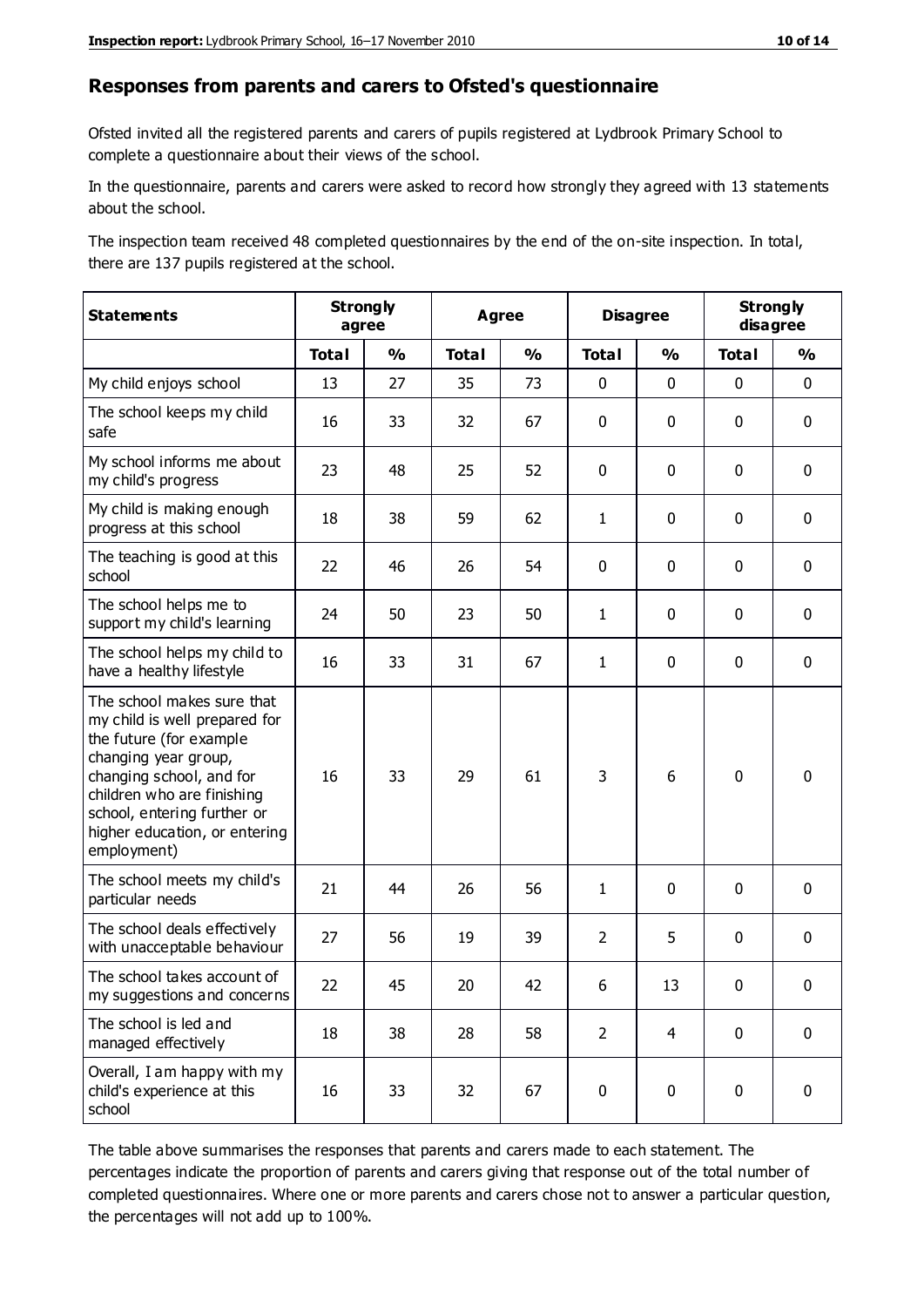# **Glossary**

| Grade   | <b>Judgement</b> | <b>Description</b>                                                                                                                                                                                                            |
|---------|------------------|-------------------------------------------------------------------------------------------------------------------------------------------------------------------------------------------------------------------------------|
| Grade 1 | Outstanding      | These features are highly effective. An outstanding school<br>provides exceptionally well for all its pupils' needs.                                                                                                          |
| Grade 2 | Good             | These are very positive features of a school. A school that<br>is good is serving its pupils well.                                                                                                                            |
| Grade 3 | Satisfactory     | These features are of reasonable quality. A satisfactory<br>school is providing adequately for its pupils.                                                                                                                    |
| Grade 4 | Inadequate       | These features are not of an acceptable standard. An<br>inadequate school needs to make significant improvement<br>in order to meet the needs of its pupils. Ofsted inspectors<br>will make further visits until it improves. |

## **What inspection judgements mean**

## **Overall effectiveness of schools**

|                       | Overall effectiveness judgement (percentage of schools) |      |                     |                   |
|-----------------------|---------------------------------------------------------|------|---------------------|-------------------|
| <b>Type of school</b> | <b>Outstanding</b>                                      | Good | <b>Satisfactory</b> | <b>Inadequate</b> |
| Nursery schools       | 58                                                      | 36   | 4                   | 2                 |
| Primary schools       | 8                                                       | 43   | 40                  | 9                 |
| Secondary schools     | 10                                                      | 35   | 42                  | 13                |
| Sixth forms           | 13                                                      | 39   | 45                  | 3                 |
| Special schools       | 33                                                      | 42   | 20                  | 4                 |
| Pupil referral units  | 18                                                      | 40   | 29                  | 12                |
| All schools           | 11                                                      | 42   | 38                  | 9                 |

New school inspection arrangements were introduced on 1 September 2009. This means that inspectors now make some additional judgements that were not made previously.

The data in the table above are for the period 1 September 2009 to 31 March 2010 and are the most recently published data available (see **[www.ofsted.gov.uk](http://www.ofsted.gov.uk/)**). Please note that the sample of schools inspected during the autumn and spring terms 2009/10 was not representative of all schools nationally, as weaker schools are inspected more frequently than good or outstanding schools.

Percentages are rounded and do not always add exactly to 100. Secondary school figures include those that have sixth forms, and sixth form figures include only the data specifically for sixth form inspection judgements.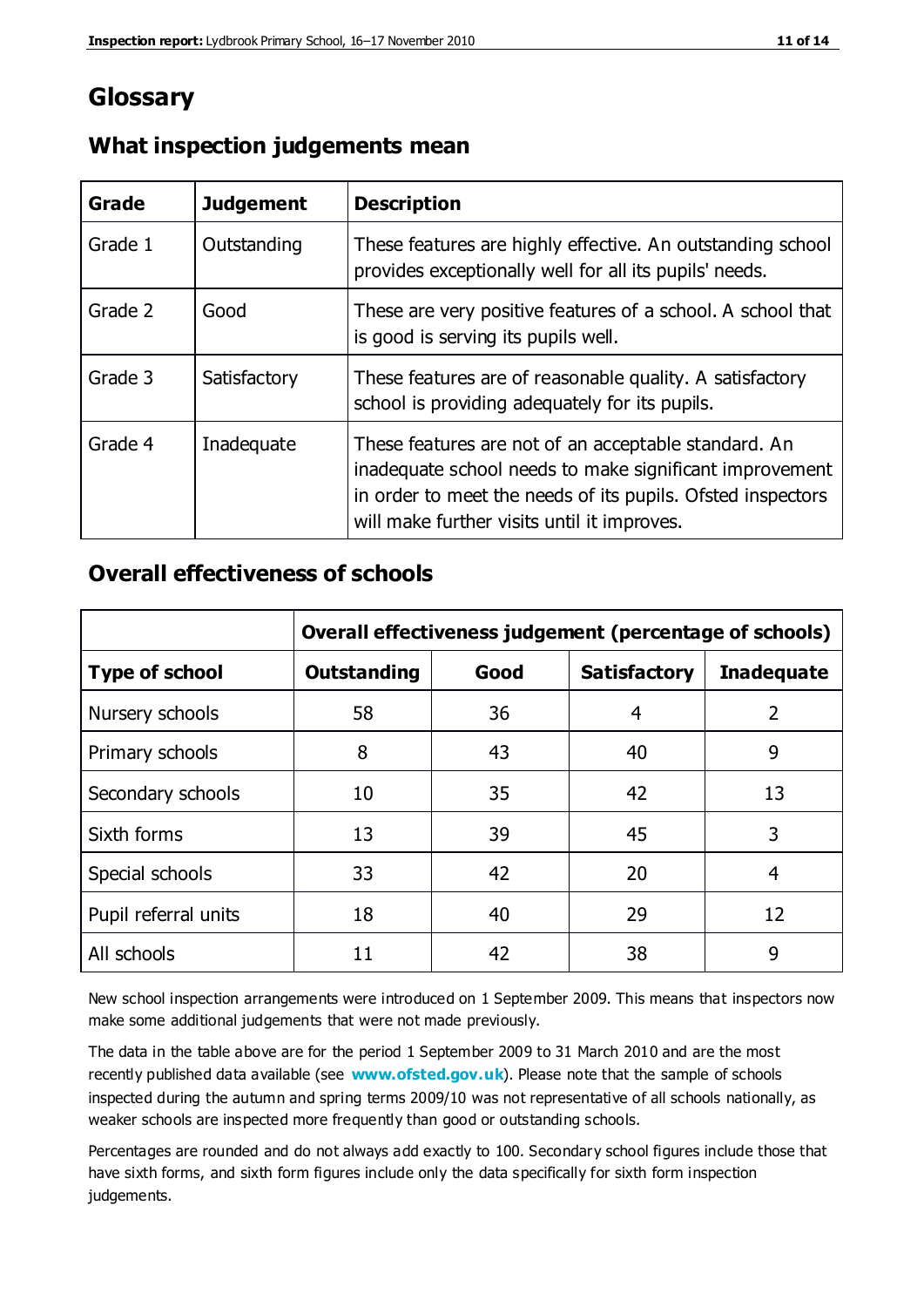# **Common terminology used by inspectors**

| Achievement:                  | the progress and success of a pupil in their learning,<br>development or training.                                                                                                                                                          |  |  |
|-------------------------------|---------------------------------------------------------------------------------------------------------------------------------------------------------------------------------------------------------------------------------------------|--|--|
| Attainment:                   | the standard of the pupils' work shown by test and<br>examination results and in lessons.                                                                                                                                                   |  |  |
| Capacity to improve:          | the proven ability of the school to continue<br>improving. Inspectors base this judgement on what<br>the school has accomplished so far and on the quality<br>of its systems to maintain improvement.                                       |  |  |
| Leadership and management:    | the contribution of all the staff with responsibilities,<br>not just the headteacher, to identifying priorities,<br>directing and motivating staff and running the school.                                                                  |  |  |
| Learning:                     | how well pupils acquire knowledge, develop their<br>understanding, learn and practise skills and are<br>developing their competence as learners.                                                                                            |  |  |
| <b>Overall effectiveness:</b> | inspectors form a judgement on a school's overall<br>effectiveness based on the findings from their<br>inspection of the school. The following judgements,<br>in particular, influence what the overall effectiveness<br>judgement will be. |  |  |
|                               | The school's capacity for sustained<br>improvement.                                                                                                                                                                                         |  |  |
|                               | Outcomes for individuals and groups of pupils.                                                                                                                                                                                              |  |  |
|                               | The quality of teaching.                                                                                                                                                                                                                    |  |  |
|                               | The extent to which the curriculum meets<br>pupils' needs, including, where relevant,<br>through partnerships.                                                                                                                              |  |  |
|                               | The effectiveness of care, guidance and<br>support.                                                                                                                                                                                         |  |  |
| Progress:                     | the rate at which pupils are learning in lessons and<br>over longer periods of time. It is often measured by<br>comparing the pupils' attainment at the end of a key                                                                        |  |  |

stage with their attainment when they started.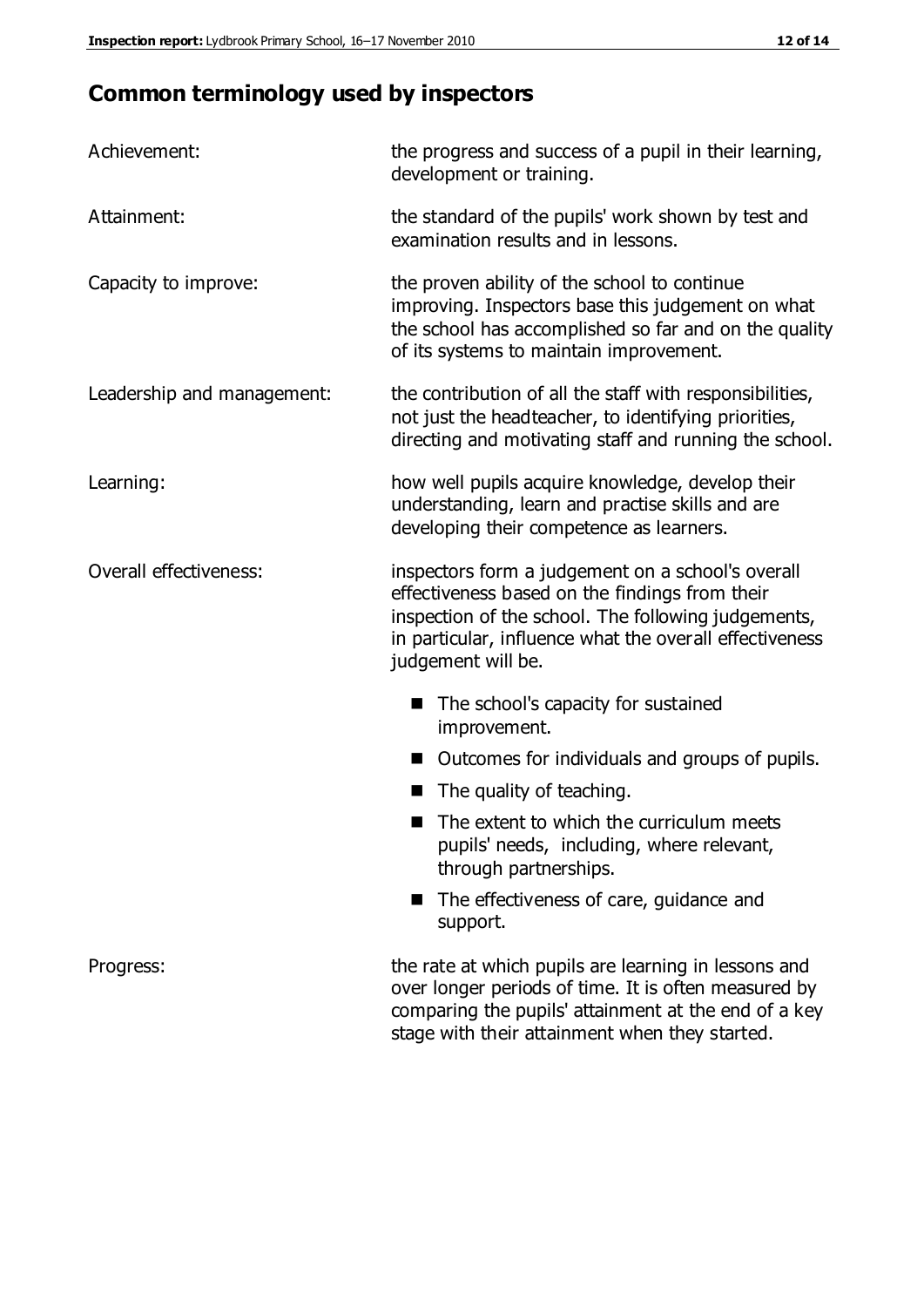## **This letter is provided for the school, parents and carers to share with their children. It describes Ofsted's main findings from the inspection of their school.**

19 November 2010

#### Dear Pupils

### **Inspection of Lydbrook Primary School, Lydbrook GL17 9PX**

Thank you for making us so welcome during our recent visit. You were very helpful and keen to tell us how much you enjoy being at Lydbrook Primary School. You go to an outstanding school where each one of you is cared for extremely well. You rise to the challenges given and make good progress throughout the school.

Your behaviour is outstanding and we were impressed by the way adults and children get on together. You are polite and helpful and show a great deal of respect for one another and the adults who work with you. Your school is a happy place in which to learn and you are growing up to be confident and responsible young people who contribute much to the community. You told us how your teachers are always looking for ways to make lessons interesting and you told us that one of the best things about the school is how to have fun while learning. We saw this for ourselves during the lessons we observed. What a lot of extra activities you have! It was great to see that almost all of you in Key Stage 2 attend a club and you told us how much you enjoy all the trips out of school.

It was good to see how much you contribute to helping the school run smoothly. We were surprised at how many charities you support. This shows how much you care about those less fortunate than yourselves. You gain a good understanding of life in other countries and we have suggested that you could find out more about similarities and differences between different communities in Britain.

We have also suggested that those of you who find it difficult to solve problems in mathematics could be helped to do this by making sure you read the words carefully and use what you already know about numbers to figure out what you need to do.

One of the main reasons why your school has continued to improve since it was last inspected is that all the adults work very well together. We are confident that with the positive attitudes you have to your work, you will try your hardest to help the school go from strength to strength.

Yours sincerely

Rob Crompton Lead inspector



raising standards improving lives